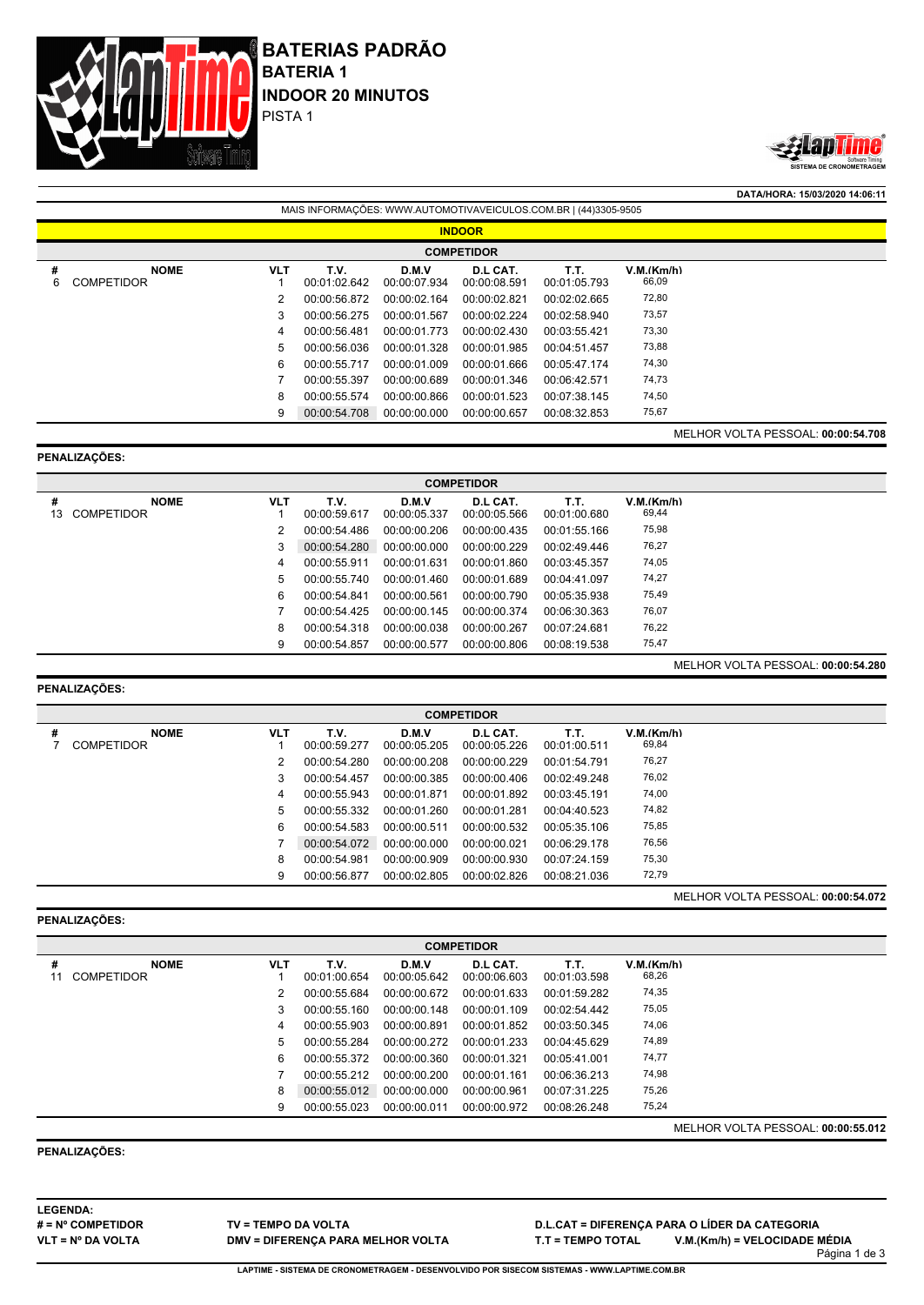



**DATA/HORA: 15/03/2020 14:06:13** MAIS INFORMAÇÕES: WWW.AUTOMOTIVAVEICULOS.COM.BR | (44)3305-9505 **COMPETIDOR # NOME VLT T.V. D.M.V D.L CAT. T.T. V.M.(Km/h)** 10 COMPETIDOR 1 00:01:01.203 00:00:03.391 00:00:07.152 00:01:06.974 67,64 2 00:00:59.945 00:00:02.133 00:00:05.894 00:02:06.919 69,06 3 00:00:57.812 00:00:00.000 00:00:03.761 00:03:04.731 71,61 4 00:01:50.571 00:00:52.759 00:00:56.520 00:04:55.302 37,44 5 00:00:58.435 00:00:00.623 00:00:04.384 00:05:53.737 6 00:00:58.850 00:00:01.038 00:00:04.799 00:06:52.587 70,35 7 00:00:58.468 00:00:00.656 00:00:04.417 00:07:51.055 70,81 8 00:00:58.430 00:00:00.618 00:00:04.379 00:08:49.485 MELHOR VOLTA PESSOAL: **00:00:57.812**

### **PENALIZAÇÕES:**

|   | <b>COMPETIDOR</b> |            |              |              |              |              |            |  |  |  |
|---|-------------------|------------|--------------|--------------|--------------|--------------|------------|--|--|--|
| # | <b>NOME</b>       | <b>VLT</b> | T.V.         | D.M.V        | D.L CAT.     | T.T.         | V.M.(Km/h) |  |  |  |
|   | <b>COMPETIDOR</b> |            | 00:01:00.478 | 00:00:04.527 | 00:00:06.427 | 00:01:04.908 | 68,45      |  |  |  |
|   |                   | 2          | 00:00:56.482 | 00:00:00.531 | 00:00:02.431 | 00:02:01.390 | 73,30      |  |  |  |
|   |                   | 3          | 00:00:57.015 | 00:00:01.064 | 00:00:02.964 | 00:02:58.405 | 72,61      |  |  |  |
|   |                   | 4          | 00:00:57.790 | 00:00:01.839 | 00:00:03.739 | 00:03:56.195 | 71,64      |  |  |  |
|   |                   | 5          | 00:00:56.045 | 00:00:00.094 | 00:00:01.994 | 00:04:52.240 | 73,87      |  |  |  |
|   |                   | 6          | 00:00:55.951 | 00:00:00.000 | 00:00:01.900 | 00:05:48.191 | 73,99      |  |  |  |
|   |                   |            | 00:00:56.170 | 00:00:00.219 | 00:00:02.119 | 00:06:44.361 | 73,70      |  |  |  |
|   |                   | 8          | 00:00:56.558 | 00:00:00.607 | 00:00:02.507 | 00:07:40.919 | 73,20      |  |  |  |
|   |                   | 9          | 00:00:56.814 | 00:00:00.863 | 00:00:02.763 | 00:08:37.733 | 72,87      |  |  |  |
|   |                   |            |              |              |              |              |            |  |  |  |

### **PENALIZAÇÕES:**

**PENALIZAÇÕES:**

MELHOR VOLTA PESSOAL: **00:00:55.951**

|        | <b>COMPETIDOR</b>                |            |                      |                       |                          |                      |                     |  |  |
|--------|----------------------------------|------------|----------------------|-----------------------|--------------------------|----------------------|---------------------|--|--|
| #<br>9 | <b>NOME</b><br><b>COMPETIDOR</b> | <b>VLT</b> | T.V.<br>00:00:59.509 | D.M.V<br>00:00:05.458 | D.L CAT.<br>00:00:05.458 | T.T.<br>00:00:59.509 | V.M.(Km/h)<br>69,57 |  |  |
|        |                                  | 2          | 00:00:54.223         | 00:00:00.172          | 00:00:00.172             | 00:01:53.732         | 76,35               |  |  |
|        |                                  | 3          | 00:00:54.051         | 00:00:00.000          | 00:00:00.000             | 00:02:47.783         | 76,59               |  |  |
|        |                                  | 4          | 00:00:54.707         | 00:00:00.656          | 00:00:00.656             | 00:03:42.490         | 75,68               |  |  |
|        |                                  | 5          | 00:00:54.435         | 00:00:00.384          | 00:00:00.384             | 00:04:36.925         | 76,05               |  |  |
|        |                                  | 6          | 00:00:54.249         | 00:00:00.198          | 00:00:00.198             | 00:05:31.174         | 76,31               |  |  |
|        |                                  |            | 00:00:54.299         | 00:00:00.248          | 00:00:00.248             | 00:06:25.473         | 76,24               |  |  |
|        |                                  | 8          | 00:00:54.306         | 00:00:00.255          | 00:00:00.255             | 00:07:19.779         | 76,23               |  |  |
|        |                                  | 9          | 00:00:54.684         | 00:00:00.633          | 00:00:00.633             | 00:08:14.463         | 75,71               |  |  |

MELHOR VOLTA PESSOAL: **00:00:54.051**

|   | <b>COMPETIDOR</b>                |            |                      |                       |                          |                      |                                    |  |  |  |
|---|----------------------------------|------------|----------------------|-----------------------|--------------------------|----------------------|------------------------------------|--|--|--|
| # | <b>NOME</b><br><b>COMPETIDOR</b> | <b>VLT</b> | T.V.<br>00:01:01.824 | D.M.V<br>00:00:06.606 | D.L CAT.<br>00:00:07.773 | T.T.<br>00:01:05.410 | V.M.(Km/h)<br>66,96                |  |  |  |
|   |                                  |            | 00:00:56.389         | 00:00:01.171          | 00:00:02.338             | 00:02:01.799         | 73,42                              |  |  |  |
|   |                                  | 3          | 00:01:00.271         | 00:00:05.053          | 00:00:06.220             | 00:03:02.070         | 68,69                              |  |  |  |
|   |                                  | 4          | 00:00:55.218         | 00:00:00.000          | 00:00:01.167             | 00:03:57.288         | 74,98                              |  |  |  |
|   |                                  | 5.         | 00:00:55.410         | 00:00:00.192          | 00:00:01.359             | 00:04:52.698         | 74,72                              |  |  |  |
|   |                                  | 6          | 00:00:55.936         | 00:00:00.718          | 00:00:01.885             | 00:05:48.634         | 74,01                              |  |  |  |
|   |                                  |            | 00:00:55.889         | 00:00:00.671          | 00:00:01.838             | 00:06:44.523         | 74,08                              |  |  |  |
|   |                                  | 8          | 00:00:57.024         | 00:00:01.806          | 00:00:02.973             | 00:07:41.547         | 72,60                              |  |  |  |
|   |                                  | 9          | 00:00:56.555         | 00:00:01.337          | 00:00:02.504             | 00:08:38.102         | 73,20                              |  |  |  |
|   |                                  |            |                      |                       |                          |                      | MELHOR VOLTA PESSOAL: 00:00:55.218 |  |  |  |

**PENALIZAÇÕES:**

**LEGENDA: # = Nº COMPETIDOR VLT = Nº DA VOLTA**

**TV = TEMPO DA VOLTA DMV = DIFERENÇA PARA MELHOR VOLTA** **D.L.CAT = DIFERENÇA PARA O LÍDER DA CATEGORIA T.T = TEMPO TOTAL V.M.(Km/h) = VELOCIDADE MÉDIA**

Página 2 de 3